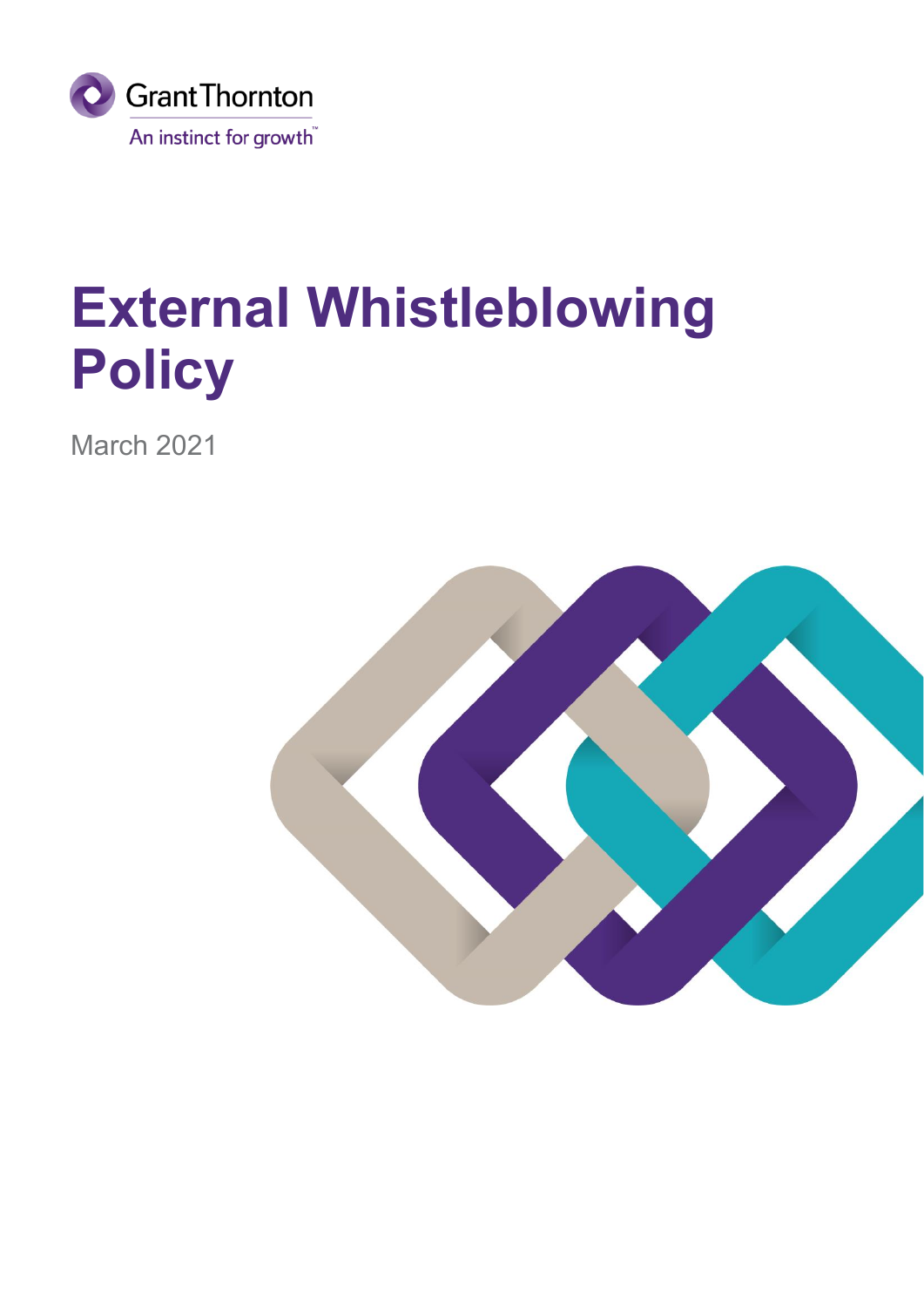# 1. Introduction – what is whistleblowing, and why is it important?

Grant Thornton Greece<sup>1</sup> strives to achieve transparency and a high level of business ethics. Our whistleblowing scheme offers a possibility to alert the company about suspicions of misconduct in confidence. It is an important tool for reducing risks, detecting and preventing malpractices, discouraging unethical behaviour and maintaining trust in our operations by enabling us to act on possible misconduct at an early stage.

In addition, our whistleblowing scheme exposes weak or flawed processes or procedures which make Grant Thornton Greece vulnerable to loss, criticism or legal action, avoids inefficiency, reduces the risk to the environment and finally yet importantly, deters individuals from engaging in improper conduct. Whistleblowing can be done openly or anonymously.

The purpose of this Whistleblowing Policy ("the Policy") is to clarify the scope and operation of the whistleblowing scheme and the investigation process to external stakeholders. The Head of Risk Management Committee is responsible for the proper implementation of this Policy. Furthermore, the Policy intends to encourage you to feel confident in raising serious concerns at the earliest opportunity, to ensure that you will receive a response to your concerns and that you are aware of how to pursue them if you are not satisfied.

# 2. When to blow the whistle?

The whistleblowing scheme can be used to alert us about serious risks affecting individuals, our company, the society or the environment.

Whistleblowing can be used to report suspicions for serious irregularities or malpractices relating to any of the following:

- Infringements of laws and regulations on accounting, auditing matters, banking and financial crime or anti-bribery laws, such as misappropriation of company's or clients' assets,
- Serious improprieties concerning our company's or network's vital interests or the life or health of individuals including risks to the public, as for instance serious environmental crimes or noncompliance with health and safety rules,
- Serious forms of discrimination or harassment, such as verbal or physical disrespect of a person because of his/her origin, religion, sexual orientation, special condition or otherwise,
- Infringement of our [Code of Conduct,](https://www.grant-thornton.gr/globalassets/1.-member-firms/greece/about-us/code-of-conduct_grant-thornton-greece_2021.pdf) or the laws and regulations that are applicable to our company or the profession of our staff,
- Acts that may constitute fraud and/or corruption,

-

• Violations of the applicable anti-money laundering legislation, such as non-compliance with customer due diligence measures or with reporting obligations

<sup>1</sup> "Grant Thornton Greece", "our company", "we", "us" and "our" refers to "Grant Thornton Chartered Accountants and Management Consultants Societe Anonyme" and "Grant Thornton Tax and Business Advisory Solutions Societe Anonyme".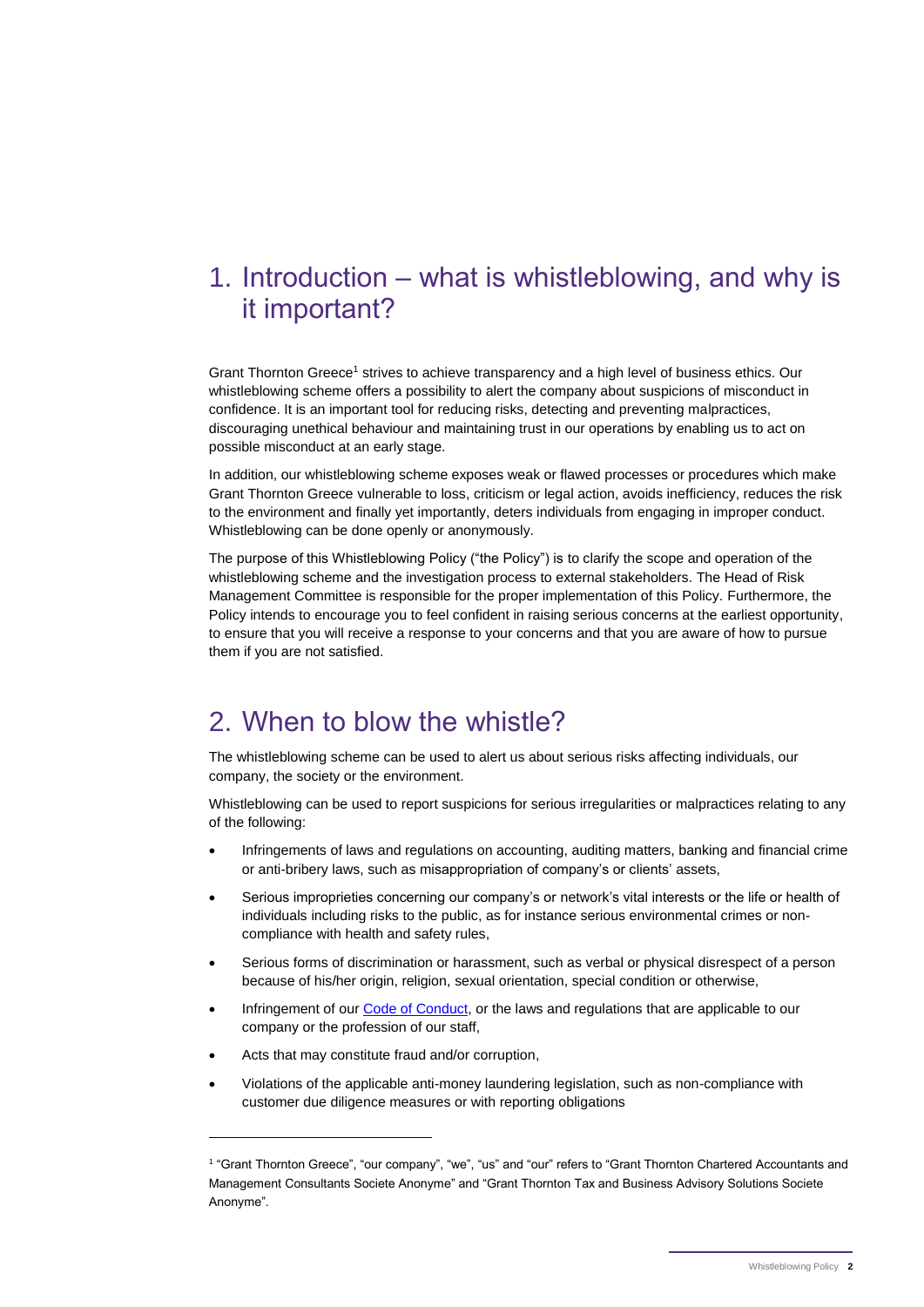This is not an exhaustive list but is intended to indicatively illustrate the sort of issues that may be raised under this Policy.

A person who blows the whistle does not need to have a high level of certainty or evidence; expressing an honest suspicion will be sufficient. Our company commits to protect the external stakeholders who submitted a report in good faith without abusing the whistleblowing scheme against retaliation acts. However, deliberate reporting of false or malicious information is forbidden. Abuse of the whistleblowing scheme may result in action against the perpetrator of the abuse.

In any case, the whistleblower is encouraged to share any information known to him/her (such as adequate details on the event and the person(s) involved or present and documentation that could effectively verify the validity of the event reported) in order to facilitate the investigation.

You can blow the whistle by submitting a message [here](https://report.whistleb.com/en/gtgreeceext)

## 3. Named or anonymous report?

We encourage anybody who wishes to share his/her suspicions to be open with his/her identity and we guarantee that all messages received will be handled confidentially. More specifically, our company commits to maintain your identity confidential throughout the whole process, unless its disclosure is deemed required for the proper investigation of the case (e.g. within the context of any judicial or legal proceedings).

If you do not wish to submit a message in an identified manner, we offer the option of reporting your concern anonymously and we secure your anonymity throughout the whole process. Particularly, the communication channel, which allows anonymous messaging, is administrated by WhistleB, an external service provider, which abides by adequate technical and organisational measures to ensure anonymity and data security, as described in the relevant section below.

# 4. The investigation process

#### A. The whistleblowing team

Access to messages received through the communication channel is restricted to appointed individuals of our company with the authority to handle whistleblowing cases. The whistleblowing team consists of three members of our company, acting in full confidentiality and integrity. Members of said team have entered into a Confidentiality Agreement particularly with respect to the information they receive as members of the whistleblowing team. Their actions are logged and handling is confidential. When needed, individuals who can add expertise, such as external lawyers, may be included in the investigation process, subject to their written commitment to confidentiality. In addition, when needed for investigation purposes, the case may be escalated or delegated and specific persons within our company may be informed or involved in the process.

In order to secure objectivity and integrity, in case the person named in the whistleblowing report coincides with one of the whistleblowing team members, this conflict is immediately flagged and the person named in the report is removed from the recipient list (whistleblowing team) for the specific report and is not involved in the investigation of the case.

#### B. Receiving a message

Upon receiving a message, the whistleblowing team decides whether to accept or decline the message.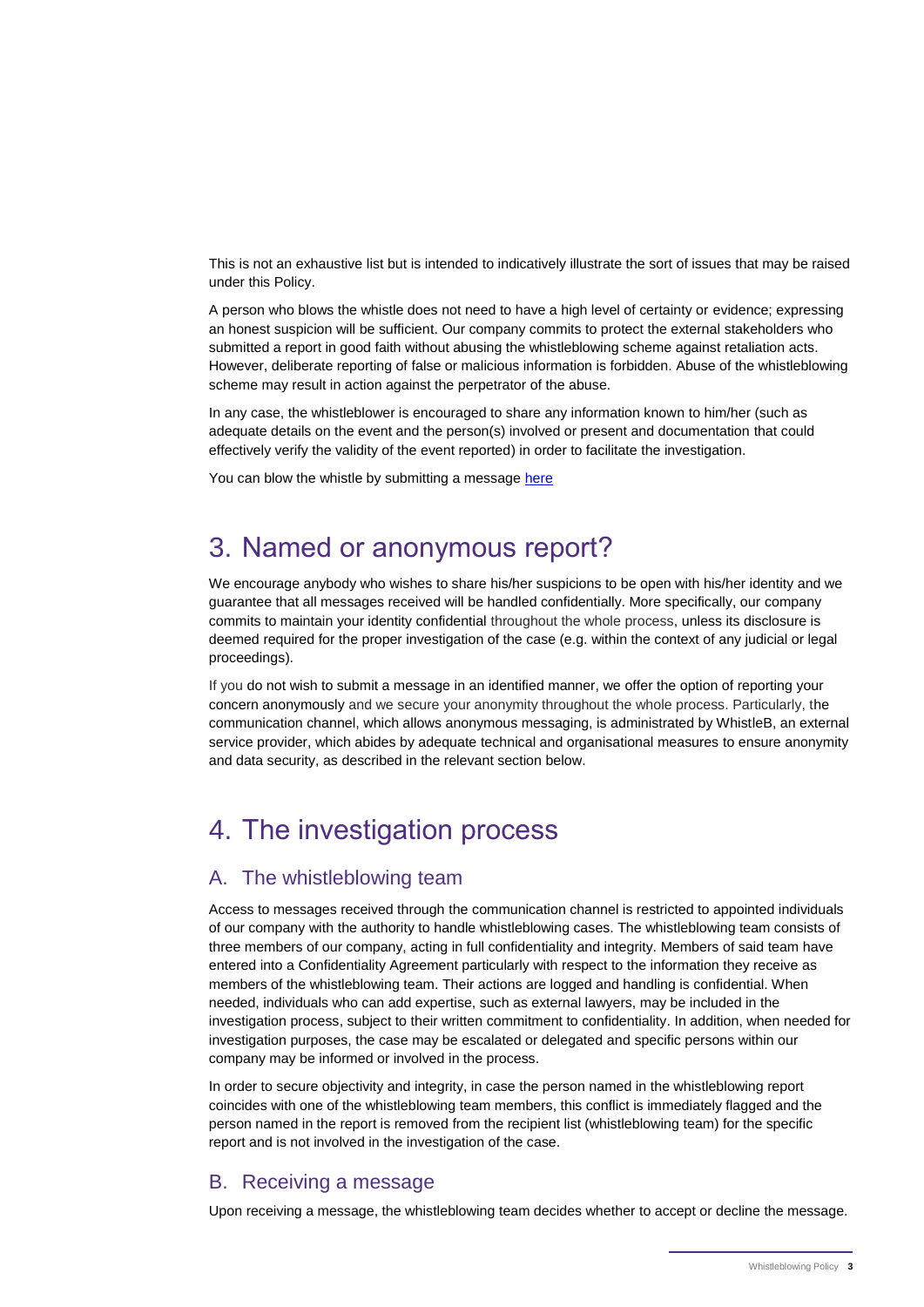The whistleblowing team may decline a message if one or more of the following applies:

- the alleged conduct is not a reportable conduct under the Policy,
- the message has not been made in good faith or is malicious,
- there is insufficient information to allow for further investigation,
- the subject of the message has already been solved

If a message includes issues not covered by the scope of the Policy, the whistleblowing team will take appropriate actions to get the issue solved, e.g. assign the case to the adequate person or team. Cases relating to whistleblowing messages found to be unsubstantiated or in bad faith will be concluded without further acts. In any case, the whistleblowing team will send a message to the whistleblower to inform him/her about the decline and the reason for it.

If the message is accepted, appropriate measures for investigation, as described below, will be taken.

#### C. Investigation

All messages are treated seriously and in accordance with the Policy.

- The investigation of the case is initiated as soon as possible, normally within ten days from the receipt of the message, with objectivity, integrity and taking into account the interests of all parties involved.
- No one from the whistleblowing team, or anyone taking part in the investigation process, will attempt to identify the whistleblower.
- The whistleblowing team can, when needed, submit follow-up questions via the channel for anonymous communication.
- A message will not be investigated by anyone who may be involved with or connected to the malpractice.
- The whistleblowing team decides if and how a whistleblowing message should be escalated.
- Whistleblowing messages are handled confidentially by the whistleblowing team and/or any parties involved.

After having submitted the message via the communication channel, the whistleblower will receive an ID and a password on the screen. Said credentials should be saved in a secure manner and used in order for the whistleblower to log into the communication channel, read the response or follow-up question posted by the whistleblowing team and reply to it.

Solely the whistleblowing team members will have access to the whistleblowing reports that have been submitted. In order to access the channel, each whistleblowing team member uses both a personal and a secondary password. The secondary password is encrypted, in order to secure that the messages will not be read by any third party (including WhistleB and any person within or outside our company apart from the whistleblowing team members), unless access is deemed necessary and is authorized by the whistleblowing team.

This procedure secures that the anonymous whistleblower will not be identified, unless he/she decides to reveal his/ her identity. Thus, he/she remains anonymous during the whole process, i.e. at the time of submission of the report and throughout the anonymous dialogue with the whistleblowing team.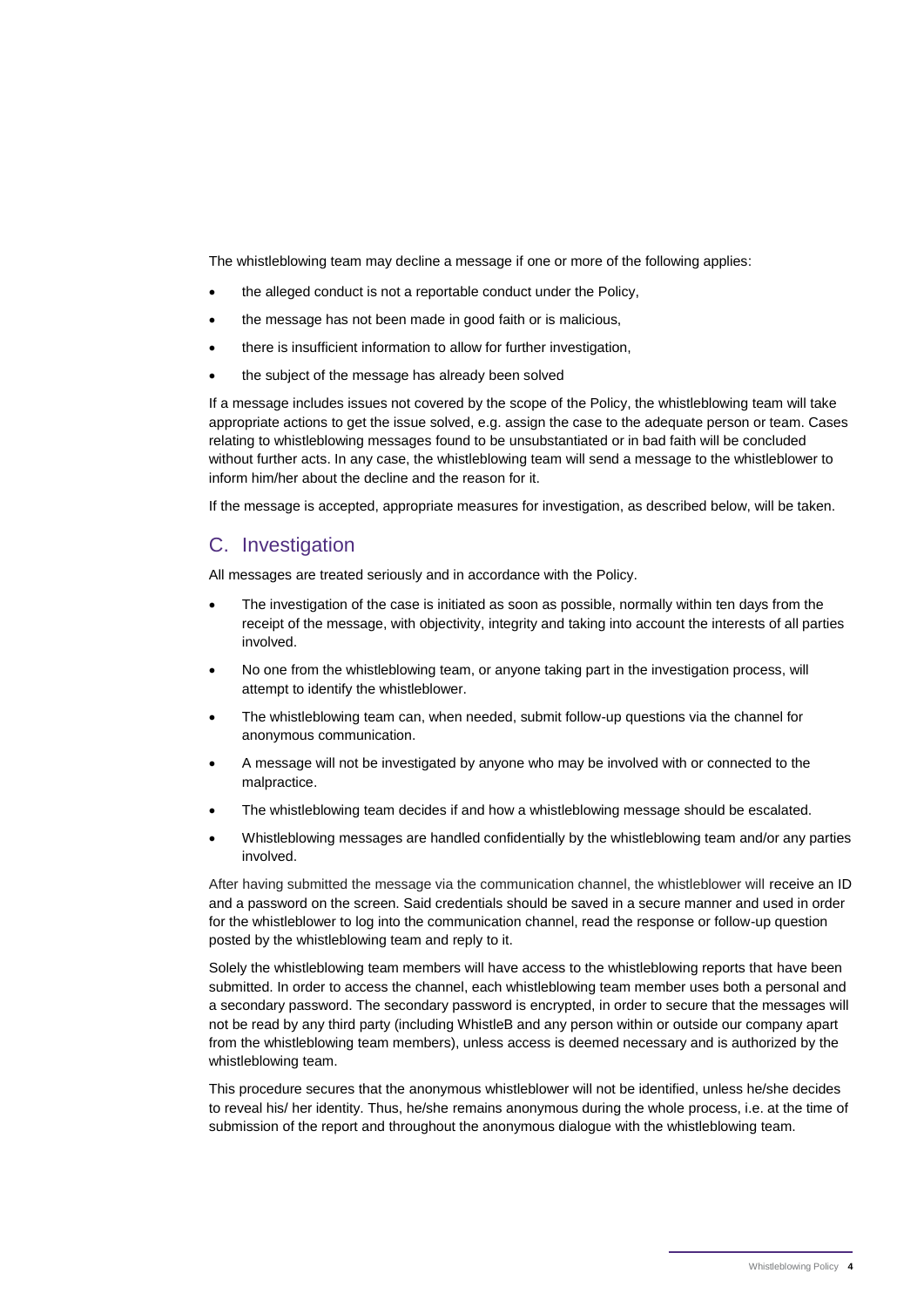## D. Whistleblower's protection in the case of non-anonymous whistleblowing

A person expressing genuine suspicion or misgiving according to the Policy is protected against any retaliation. It does not matter if the whistleblower is mistaken, provided that he or she is acting in good faith.

The identity of the whistleblower who reports serious wrongdoings or irregularities is treated with the utmost confidentiality and is not revealed except in certain exceptional circumstances, such as if the whistleblower authorizes such a disclosure, or if the whistleblower acts in bad faith and maliciously makes a false or unsubstantiated statement, or if this is required by any subsequent legal proceedings. More specifically, in cases of alleged civil or criminal offences, the whistleblower will be informed that his/her identity may need to be disclosed to judicial authorities during judicial proceedings.

Subject to considerations of the privacy of those against whom allegations have been made or any other persons mentioned in the report, and any other issues of confidentiality, a non-anonymous whistleblower will be kept informed of the outcome of the investigation.

## 5. Protection of Personal Data

Throughout the whistleblowing process, the whistleblowing team is expected to receive Personal Data, either from the whistleblowing report or the follow-up communications with the whistleblower. "Personal Data" means any information relating to an identified or identifiable natural person ("Data Subject"). An identifiable natural person is one who can be identified, directly or indirectly, in particular by reference to an identifier such as a name, an identification number, location data, an online identifier or to one or more factors specific to the physical, physiological, genetic, mental, economic, cultural or social identity of that natural person.

You are highly encouraged not to include in your report special categories of Personal Data about you or the person against whom you make an allegation, unless inclusion is absolutely necessary in order to substantiate your report. Special categories of Personal Data are Personal Data revealing racial or ethnic origin, political opinions, religious or philosophical beliefs, or trade union membership, and the processing of genetic Personal Data, biometric Personal Data for the purpose of uniquely identifying a natural person, Personal Data concerning health or Personal Data concerning a natural person's sex life or sexual orientation.

This will help to avoid the collection of excessive and unnecessary Personal Data. In any case, any unnecessary or excessive Personal Data will not be taken into account and will not be processed by the whistleblowing team.

The processing of Personal Data will be in compliance with no. 679/2016 European General Data Protection Regulation ("GDPR"), Law 4624/2019, as in force or as may be replaced and any other applicable Greek and European legislation for the protection of Personal Data ("Applicable Legislation"). The data controller within the meaning of GDPR is Grant Thornton Greece (Grant Thornton Greek legal entities), however the processing is performed solely by the whistleblowing team and/or any other person deemed necessary in accordance with the Policy.

### A. Purpose and legal basis of the processing

The Personal Data of the Data Subject (e.g. the person against whom a whistleblowing report has been submitted) will be processed exclusively for the purposes of the whistleblowing scheme, i.e. for proper handling and further investigation of the whistleblowing reports.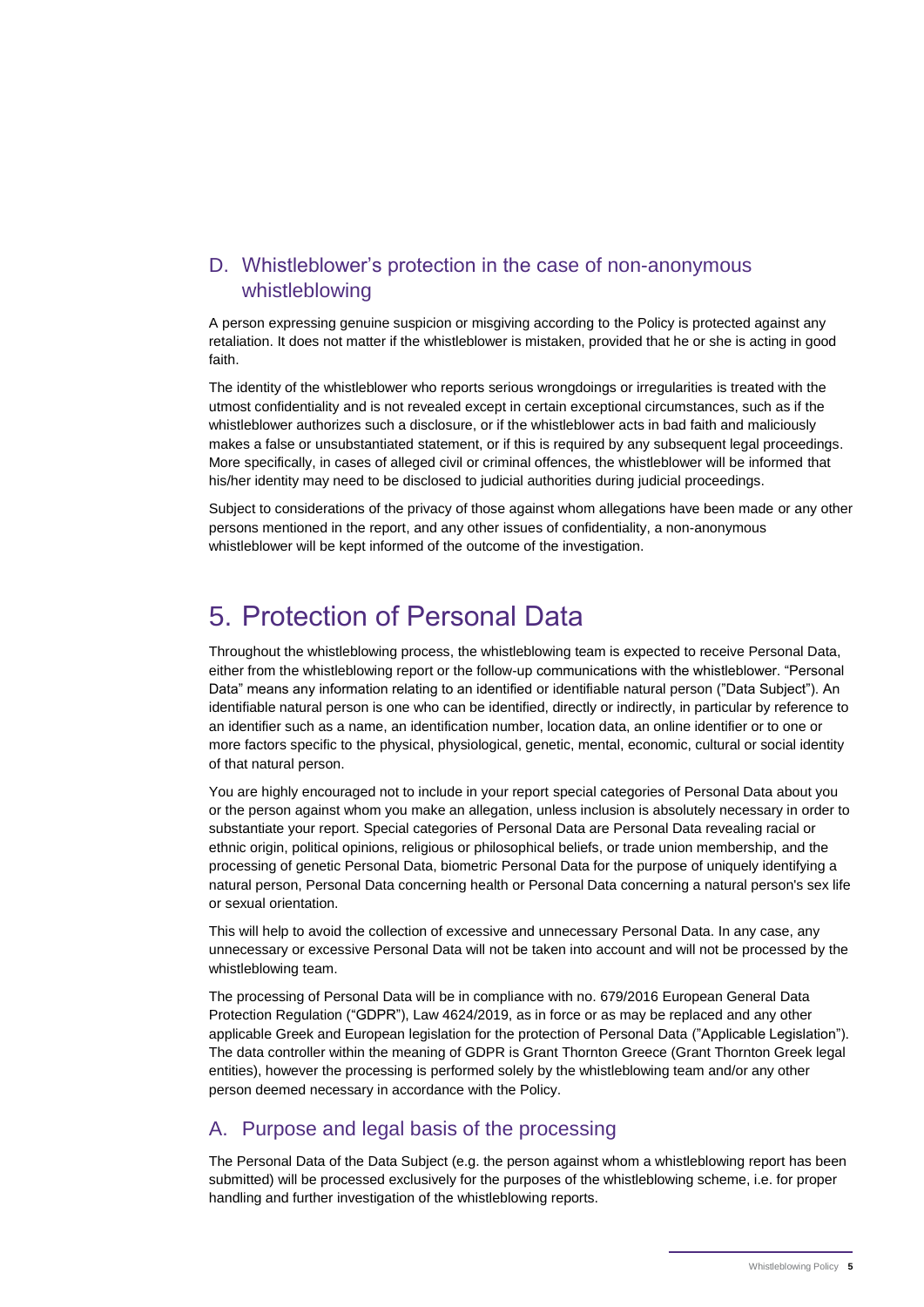The legal basis of the processing is (a) the compliance with the legal obligation arising out of Law 4557/2018 on the prevention and suppression of money laundering and terrorist financing, as amended and in force, and relating to the operation of a whistleblowing scheme and (b) the legitimate interest of Grant Thornton Greece relating to the prevention of and fight against any malpractices or irregularities in the performance of its business activities.

#### B. Data subjects' rights and potential restrictions

The Data Subjects will be entitled to all rights provided in the Applicable Legislation:

- i. right to access Personal Data relating to themselves,
- ii. right to ask for amendment of incorrect, inaccurate or incomplete Personal Data relating to themselves,
- iii. right to request erasure of their Personal Data, in cases provided by the Applicable Legislation (right to be forgotten),
- iv. right to ask for restriction of their Personal Data, in cases provided by the Applicable Legislation,
- v. right to object to the processing of their Personal Data, in cases provided by the Applicable Legislation,
- vi. right to lodge a complaint with the Greek Data Protection Authority at the following contact details:

Address: Kifissias avenue, no. 1-3, 115 23 Athens, Greece Telephone: +30-210 6475600 Fax: +30-210 6475628 E-mail: complaints@dpa.gr

However, the exercise and/or the level of satisfaction of these rights may be subject to limitations in case of any overriding safeguarding measures required to secure the retention of evidence and the smooth investigation of the case, as well as to ensure the protection of the rights and freedoms of others involved in the whistleblowing scheme. These restrictions are applied on a case-by-case basis. For example, under no circumstances can the person accused in a whistleblower's report obtain information about the identity of the non-anonymous whistleblower on the basis of the former's right of access, except in certain exceptional circumstances, such as where the whistleblower maliciously makes a false statement.

### C. Potential recipients of personal data within EEA

The Personal Data and generally the information received by the whistleblowing team will not be transferred to other persons or teams of our company, except to the extent that said transfer is considered as absolutely necessary for the purposes of further investigation of the report and solely to the required persons on a need-to-know basis.

In addition, said information and Personal Data may be transferred to the competent public authorities in case there is a legal obligation or in case of initiation of judicial or other legal proceedings within the context of the investigation of the whistleblowing case.

In case that further support for the investigation of a case is required, WhistleB or other external providers – experts within the European Economic Area ("EEA") may be involved in the process and receive Personal Data, pursuant to a data processing agreement between them and Grant Thornton Greece, in accordance with Article 28 of GDPR.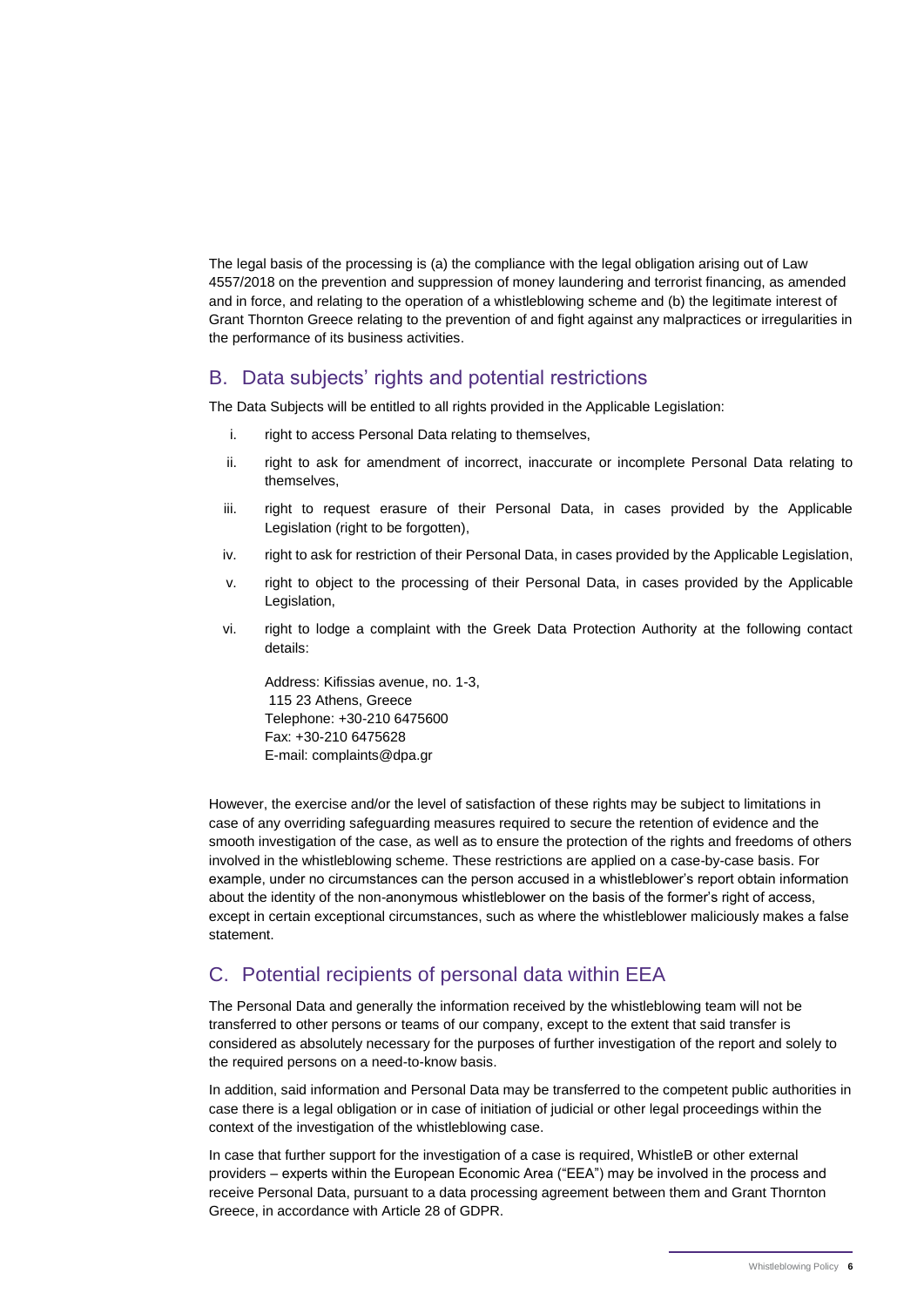## D. Transfer of personal data within our network

All Personal Data is stored within the EU. There is a general prohibition on the transfer of Personal Data outside EEA, unless specific mechanisms are used to protect the Personal Data.

The Personal Data received through the whistleblowing system may be communicated within Grant Thornton network if such communication is necessary for the investigation, depending on the nature or the seriousness of the reported misconduct. Such communication will be considered as necessary to the requirements of the investigation if for instance the report incriminates a partner of another legal entity within the group, a high level member or a management official of the company concerned. Generally, in case of an allegation against a person from another Grant Thornton member-firm, the investigation might include communication between the network, e.g. between our People and Culture team and the People and Culture team of the relevant Grant Thornton member-firm.

In this case, the information exchanged will remain confidential and will be communicated on a need-toknow basis. In any case, all Grant Thornton member-firms abide by a Cross Border Confidentiality Agreement entered into between Grant Thornton International and Grant Thornton member-firms.

In case Personal Data are transferred to a Grant Thornton member-firm outside EEA, our company ensures that said transfer will be in compliance with GDPR. In any case, all Grant Thornton memberfirms abide by Inter-Firm Agreements on Personal Data protection, which include standard contractual clauses, in accordance with term 46 of GDPR.

#### E. Technical and organizational measures

The whistleblowing scheme is provided by an independent external partner WhistleB, Whistleblowing Centre, which abides by adequate technical and organisational measures, pursuant to Article 32 of GDPR, in order to ensure anonymity and secure Personal Data against loss, destruction, unauthorised access or any form of unlawful processing.

The anonymity of the whistleblower is guaranteed as there is no tracking of his/her IP address or other meta-data. In addition, given that the messages sent via the communication channel are encrypted and access to this channel is password-protected, the whistleblower remains anonymous in the subsequent dialogue with the whistleblowing team and the Personal Data is kept secure.

The communication channel is delivered through Microsoft Azure data centres, each designed to run 24/7/365, and each employing various measures to protect operations from power failure, physical intrusion, and network outages. They are also subject to threat management and mitigation practices, including regular penetration testing. Database and blob storage (used for logs, backups and report attachments) are replicated with failover nodes. The availability, performance and security of the whistleblowing scheme is monitored 24/7/365.

### F. Deletion of personal data

Personal Data included in a whistleblowing message and investigation documentation is deleted within thirty (30) days following completion of the investigation and conclusion of the case, with the exception of when Personal Data must be maintained according to any applicable laws.

In case of initiation of any legal proceedings (against the incriminated person or the whistleblower in cases of maliciously false declaration), Personal Data will be kept until the conclusion of these proceedings, including any subsequent appeals.

Investigation documentation and whistleblowing messages that are archived will be anonymised.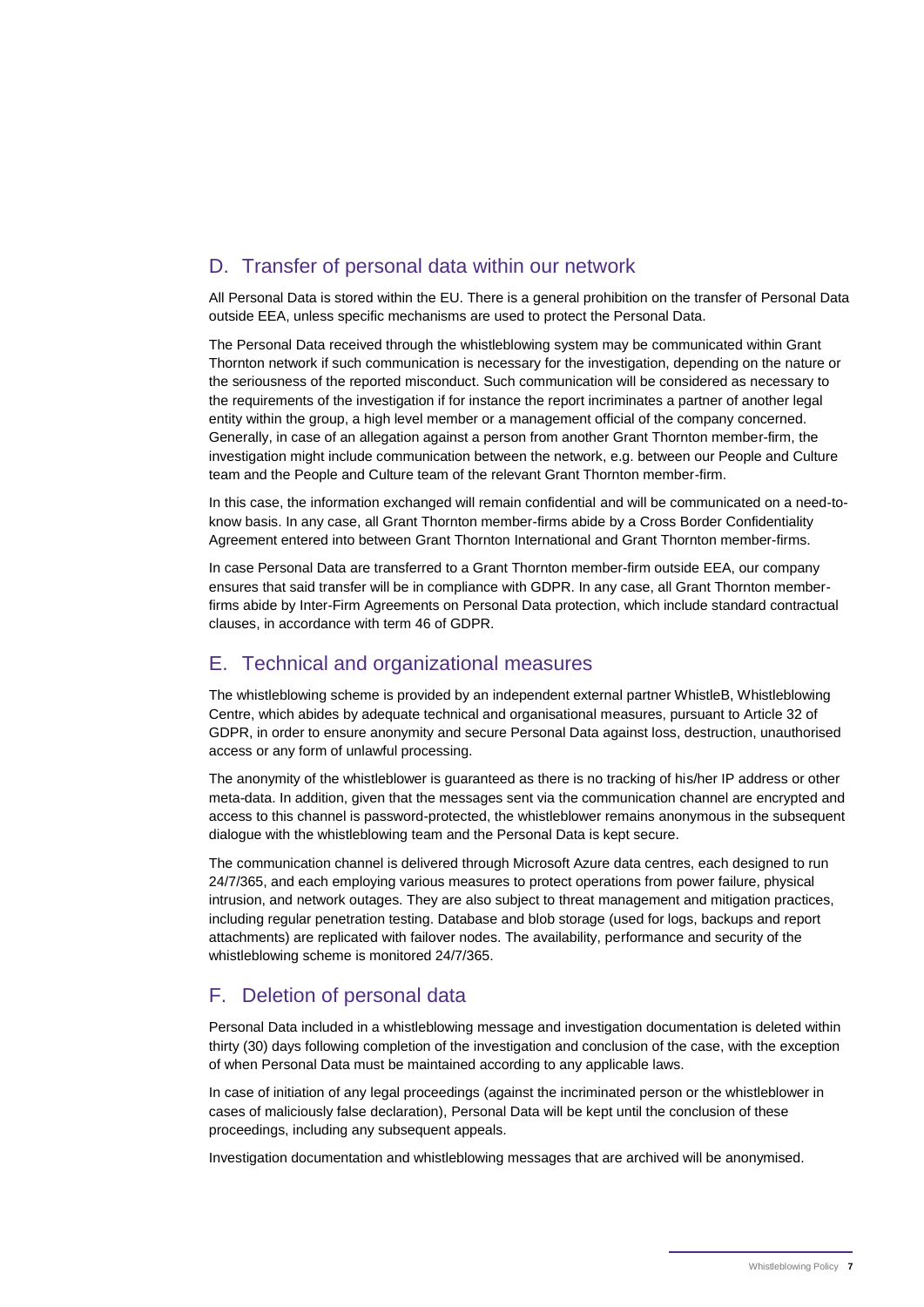# 6. Amendments to the Policy

The Policy may be supplemented by additional notices or guidance.

In addition, we may modify the Policy periodically to reflect amendments in the whistleblowing scheme. In such cases, you will be able to check the most updated version of the Policy, as posted on our Website.

# 7. Contact us

If you have any question or concern with respect to section 5 of the Policy and in general the processing or protection of your Personal Data or in case you need more information about your rights and how to exercise them, please contact the dedicated privacy team of our company at the following e-mail address[: privacy@gr.gt.com](mailto:privacy@gr.gt.com) or at the following postal address: 56, Zefirou str., 17564, Paleo Faliro, Athens.

In case you need any clarification with respect to the whistleblowing process, the types of misconduct that may be reported under the whistleblowing scheme or any further request, you may contact the whistleblowing team at the following dedicated e-mail address: [whistleblowing@gr.gt.com](mailto:whistleblowing@gr.gt.com)